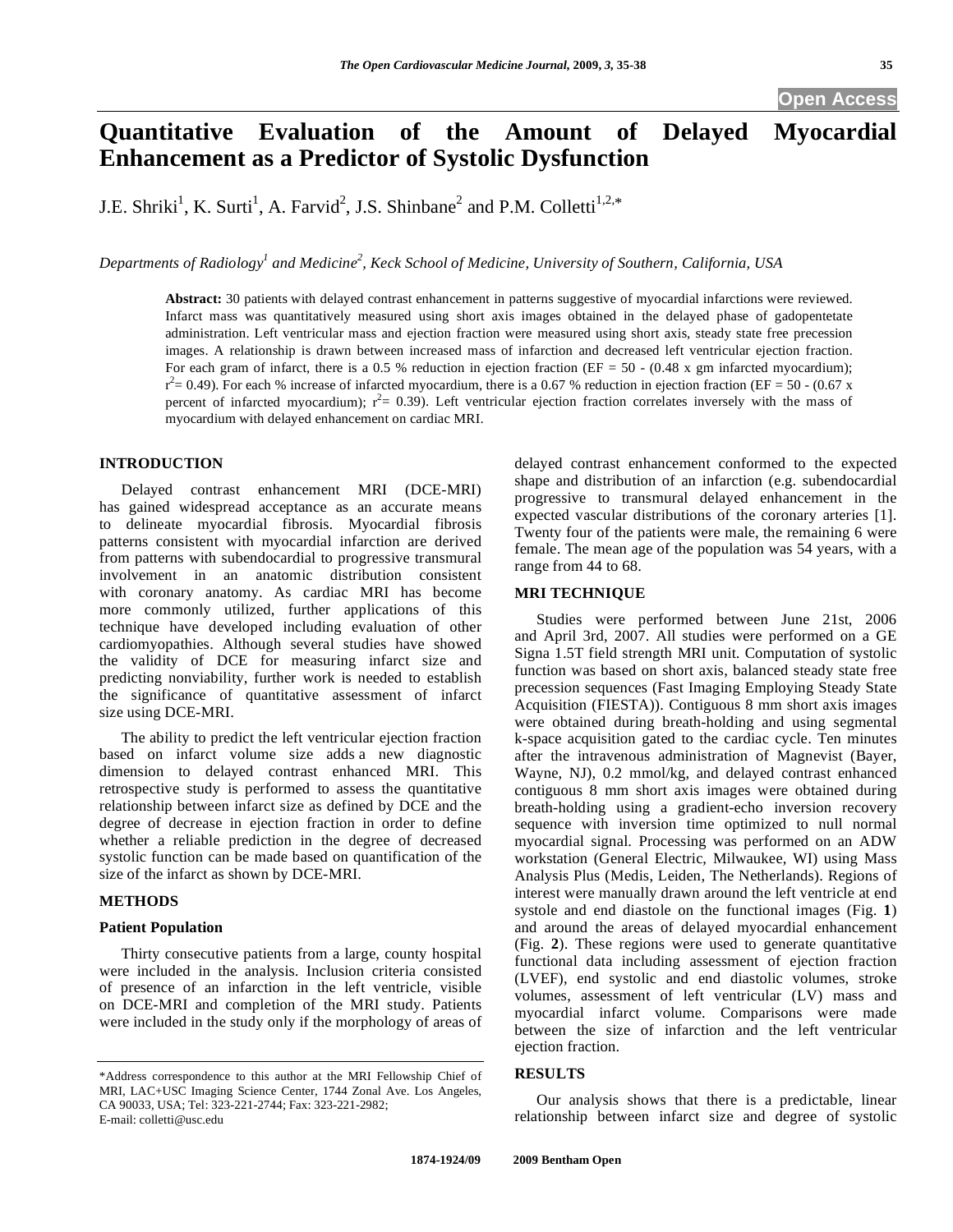dysfunction (Table **1**). Two parameters specifically were correlated to assess the relationship between infarct size and depressed systolic function.



**Fig. (1). Regions drawn at end-systole and end-diastole.** DCE-MRI sequences were obtained at a time delay of ten to fifteen minutes and using an inversion time (TI) of 200 ms. Quantification of infarct size was processed on an ADW workstation as well, based on short axis images.



**Fig. (2). Region drawn around area of infarction.**

 First, we drew a relationship between infarct mass and ejection fraction. Infarct mass was shown to correlate with ejection fraction according to the following relationship:

Ejection Fraction  $%$  = -0.48 x (grams of infracted myocardium) + 50  $r^2$  = 0.4941.

 In other words, from a baseline ejection fraction of 50%, each gram of myocardium infracted would be expected to decrease the ejection fraction by roughly 0.5%. (Fig. **3**).

 Second, we drew a relationship between infarct percentage and ejection fraction. Infarct percentage was calculated by again deriving an infarct mass as described above and dividing the amount of infarcted myocardium by the total left ventricular mass. Infarct percentage was shown to correlate with ejection fraction according to the following relationship:

Ejection Fraction  $(\%) = -0.67$  x  $(\%$  mass of infarcted myocardium) + 49  $r^2 = 0.3919$ .

 In other words, from a baseline ejection fraction of roughly 50%, each incremental increase in percentage of myocardium infarcted would be expected to decrease the ejection fraction by 0.66%. (Fig. **4**).

### **DISCUSSION**

 Ejection fraction is an important factor in assessment of cardiovascular morbidity and mortality [1-5]. There is indeed, an important relationship between infarct size, decreased systolic function, and subsequent cardiovascular morbidity and mortality [6, 7].

## LVEF | Infarct Mass (grams) | Infarct % 26.72 54.58 0.27 19.33 72.74 0.45 49.10 6.64 0.05 17.12 54.88 0.44 15.53 44.22 0.19 56.16 1.98 0.02 48.04 11.67 0.06 14.63 37.17 0.26 32.45 21.87 0.20 37.79 8.81 0.07 40.22 17.29 0.18 38.30 24.79 0.17 14.33 38.95 0.30 37.86 23.94 0.23 56.45 19.14 0.16 17.92 89.72 0.55 25.89 35.56 0.17 26.66 58.61 0.42

**Table 1. LVEF, Infarct Mass, and Infarct Percent** 

| LVEF = -0.48 x grams infarct + 50 |       |      |
|-----------------------------------|-------|------|
|                                   | 70    |      |
| 41.01                             | 16.88 | 0.17 |
| 30.91                             | 55.73 | 0.48 |
| 19.76                             | 30.82 | 0.15 |
| 44.43                             | 12.53 | 0.11 |
| 45.00                             | 1.62  | 0.01 |
| 26.63                             | 38.67 | 0.21 |
| 49.81                             | 26.21 | 0.22 |
| 60.60                             | 3.65  | 0.04 |
| 16.10                             | 39.12 | 0.29 |
| 50.62                             | 46.27 | 0.28 |

35.05 20.32 0.12 63.57 12.80 0.12



**Fig. (3). Relationship of left ventricular ejection fraction (LVEF) to infarct volume.** LVEF  $= -0.48$  x grams infracted myocardium + 50,  $r^2$  = 0.4941.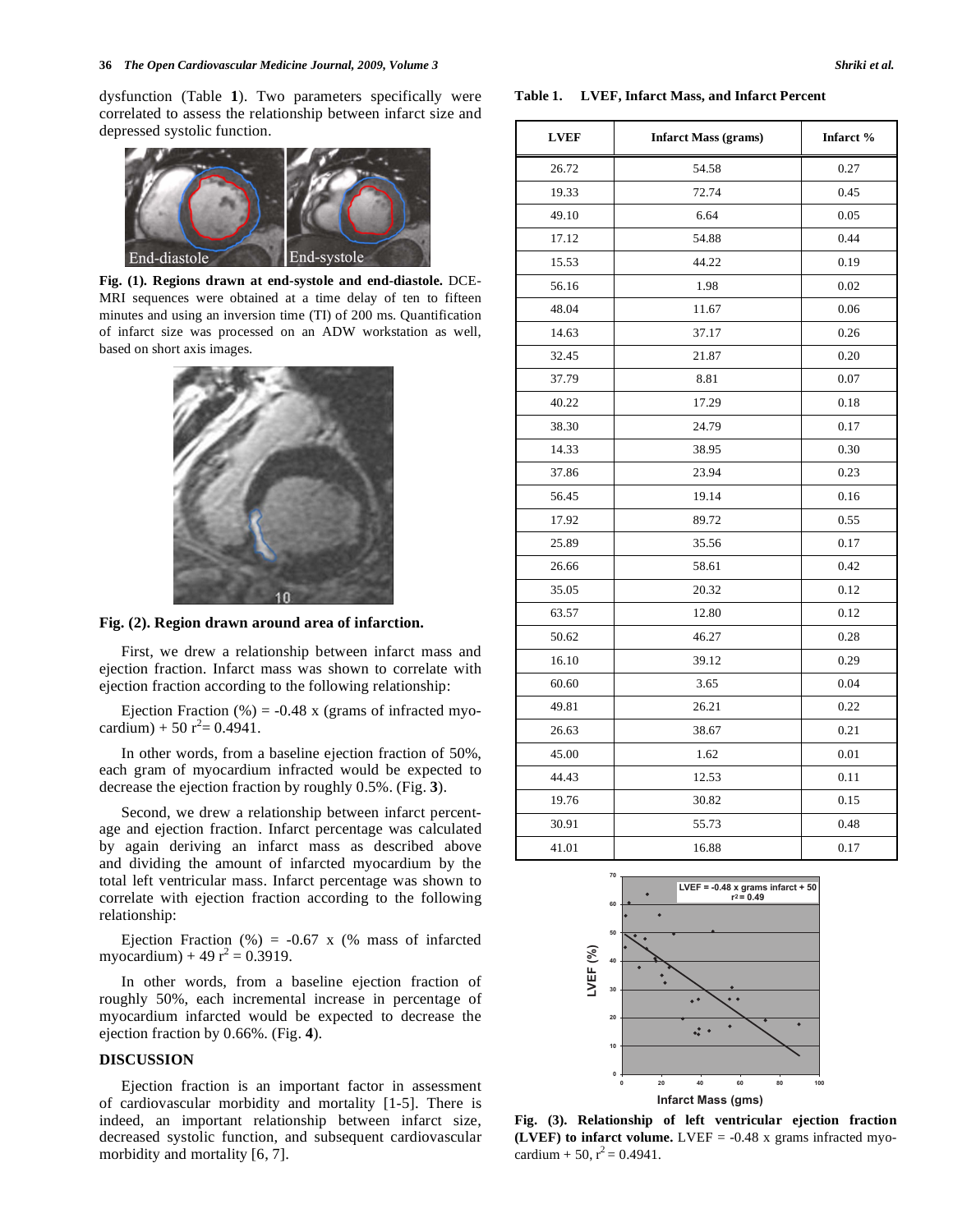

**Fig. (4). Relationship of LVEF to infarct percent.** LVEF = -0.67 x % infarct mass + 49,  $r^2 = 0.3919$ .

 Previously, infarct size has been measured noninvasively by several other imaging modalities and correlated with worsened systolic function. This has been employed most widely with scintigraphy [8-12], but has also been shown with estimations of infarct size based on serum enzyme evaluation. [13-15] Efforts to evaluate infarct size by studies evaluating motion such as echocardiography usually overestimate infarct size, since non-transmural infarctions affecting the sub-endocardium will cause disproportionately larger areas of wall motion abnormalities [16, 17].

 MRI more recently been validated in both animal models and in humans as demonstrating excellent correlation with pathologic size of areas of infarction. The superior spatial resolution of MRI allows better evaluation of overall size of infarction and can also enable delineation of degree of wall thickness involvement in infarction. [18-20]

 Other studies have shown links between infarct size and wall motion abnormalities. Marholdt *et al.* showed that wall motion abnormalities ensue when more than 20% of wall thickness is infarcted in a given segment. [21] Beek *et al.*  have shown that the likelihood of recovery of function diminishes when  $> 50\%$  of wall thickness is infarcted [22]. These investigations have shown the utility of evaluating the degree of transmurality of infarctions, which is best demonstrated by MRI [23].

 This study further supports the link between infarct size and ejection fraction. Also, we further show that in addition to proportionality, there is a quantifiable, direct relationship between the size of the infarct and the degree of systolic dysfunction. This is the largest study, to date, to show this linkage. To our knowledge, this is also the first study to quantify the predictability of systolic dysfunction from DCE-MRI.

 There are several implications from this data that this analysis does not directly address. First, it follows syllogistically that if infarct size is correlated with worsened systolic function and depressed ejection fraction contributes to increase cardiac morbidity and mortality, then the amount of infarction measured by DCE-MRI may be an important indicator of subsequent morbidity and mortality. At our institution, data collection is currently underway to better evaluate this relationship.

 Additionally, several outliers in the data sets are present. These consist of patients who either had smaller infarct size but more severe systolic dysfunction or patients who had larger infarcts but relatively preserved function.

 Although there was heterogeneity in the patient population studied herein, it would be helpful to identify patients who may lie in the former category, with relatively severe systolic dysfunction for the degree of infarct size. This patient population would be important to identify for two reasons. First, we would posit that in patients with relatively small infarct size but severe systolic dysfunction, there may be a greater benefit for subsequent revascularization. A follow-up study showing a function-DCE mismatch might be useful in patients who should be more aggressively considered for revascularization. Second, identifying patients with a systolic function-DCE mismatch might be related to a superimposed cardiomyopathy.

 Relatively fewer patients were identified with relatively with larger infarct size had preserved systolic function. The finding of few patients in this latter category further underscores that worsened DCE is associated with more deteriorated function. Further study could be directed at optimization of function in the setting of large infarctions. A benchmark for the utility of treatment options would be pushing the patient rightward in the direction of the abscissa on the graphs presented, e.g. achieving improvements in systolic function in the face of larger infarctions.

 Finally, another implication of the data presented is in the better reliability of the relationship between infarct size and ejection fraction compared with infarct percentage and ejection fraction. Based on this relatively small study sample size, it is likely that infarct size is a better predictor of functional impairment than infarct percentage. This makes sense since in calculating infarct percentage; the denominator used is left ventricular mass. Although increased left ventricular mass and remodeling may be useful in order to preserve systolic function, beyond a certain point, enlargement of the left ventricle becomes dysfunction. In patients with an enlarged left ventricle, it is suspected that an infarction might result in an even greater impairment in contractility. This contention is born out in the fact that overall infarct size, rather than infarct percentage is a more reliable predictor of left ventricular dysfunction.

 We acknowledge several limitations in this study. Specifically, there was some heterogeneity in the patient populations. Many of the patients were imaged at least one month after the date of infarction. However, for many patients, the date of infarction was difficult to ascertain, by history. Hombach *et al.* [23] have shown that functional recovery is maximized at one month after infarction.

 An additional limitation of this study is the possible overlap in patients who have ischemic and other, superimposed etiologies for cardiomyopathy. All of the studies included in this analysis were screened by an experienced cardiac MRI reader to ensure that the areas of delayed enhancement had morphology consistent with infarction. On the other hand, however, it is impossible to ensure that the patients included do not have a superimposed non-ischemic cardiomyopathy.

#### **CONCLUSIONS**

 Percent myocardium with delayed enhancement correlates inversely with ejection fraction in an incremental manner, where from a baseline ejection fraction of 50%,